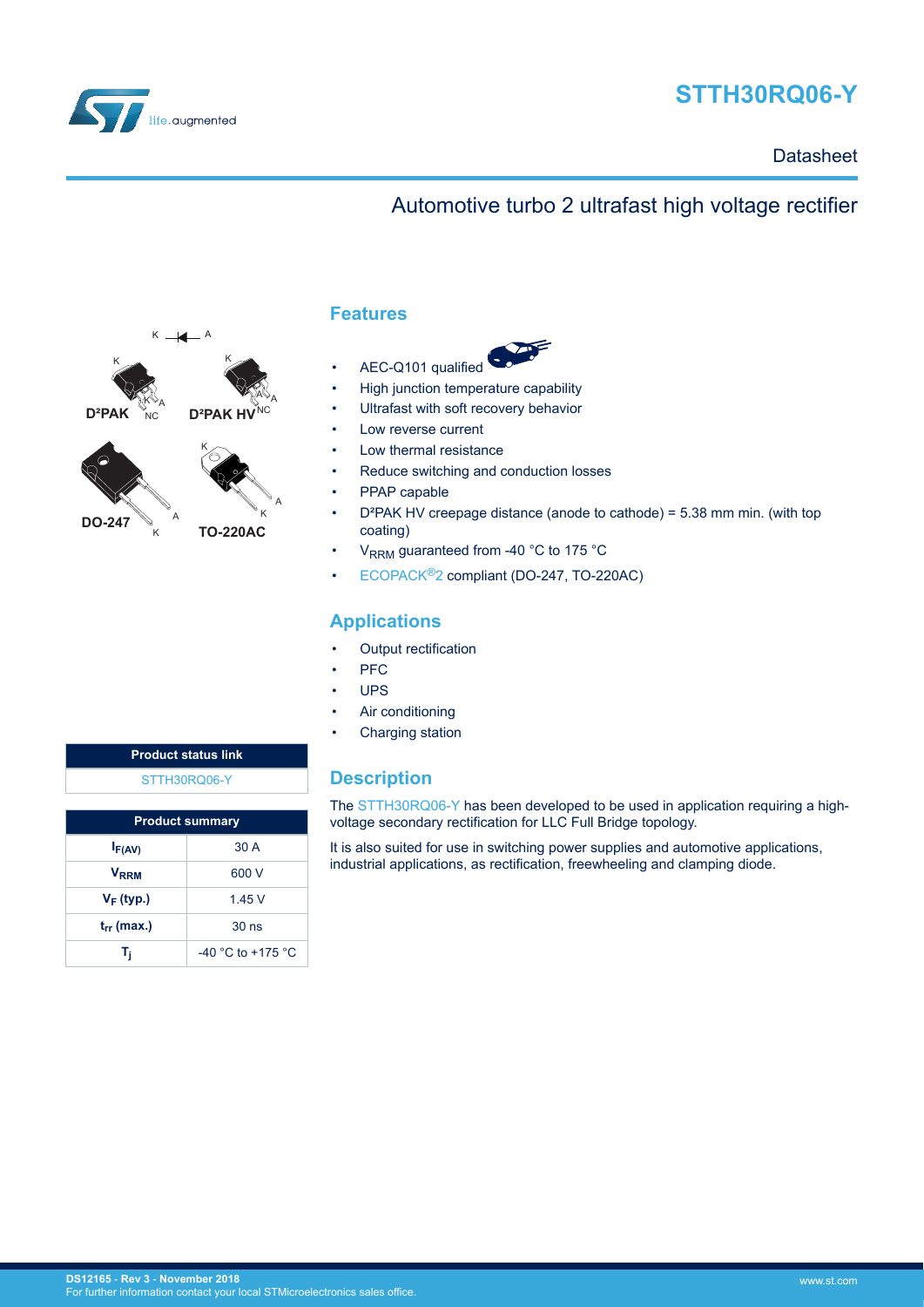## **1 Characteristics**

ST

#### **Table 1. Absolute ratings (limiting values, at 25 °C, unless otherwise specified)**

| Symbol                 | <b>Parameter</b>                                    |                         |                                           | <b>Value</b>                              | <b>Unit</b>    |
|------------------------|-----------------------------------------------------|-------------------------|-------------------------------------------|-------------------------------------------|----------------|
| <b>V<sub>RRM</sub></b> | Repetitive peak reverse voltage                     |                         | $T_i$ = -40 °C to +175 °C                 | 600                                       | v              |
| I <sub>F(RMS)</sub>    | Forward rms current                                 |                         |                                           | 50                                        | A              |
| $I_{F(AV)}$            | Average forward current $\delta$ = 0.5, square wave | $T_{C}$ = 125 °C        |                                           | 30                                        | $\overline{A}$ |
|                        | Surge non repetitive forward current                | $tp$ = 10 ms sinusoidal | D <sup>2</sup> PAK, D <sup>2</sup> PAK HV | 180                                       | A              |
| I <sub>FSM</sub>       |                                                     |                         | TO-220AC, DO-247                          | 200<br>$-65$ to $+175$<br>$-40$ to $+175$ |                |
| $T_{\text{stg}}$       | Storage temperature range                           |                         |                                           |                                           | $^{\circ}C$    |
| Tĩ                     | Operating junction temperature range                |                         |                                           |                                           | °C             |

#### **Table 2. Thermal parameters**

| Symbol                 | <b>Parameter</b> | Max. value | Unit |  |
|------------------------|------------------|------------|------|--|
| $\mathbf{F}_{th(j-c)}$ | Junction to case | υ. ι       | °C/W |  |

**Table 3. Static electrical characteristics**

| <b>Symbol</b>        | <b>Parameter</b>        |                | <b>Test conditions</b> | Min.                     | Typ. | Max. | <b>Unit</b> |
|----------------------|-------------------------|----------------|------------------------|--------------------------|------|------|-------------|
| $I_R$ <sup>(1)</sup> | Reverse leakage current | $T_i = 25 °C$  | $V_R = V_{RRM}$        | ٠                        |      | 40   | μA          |
|                      |                         | $T_i = 150 °C$ |                        | $\overline{\phantom{a}}$ | 80   | 800  |             |
| $V_F$ (2)            | Forward voltage drop    | $T_i = 25 °C$  | $I_F = 15 A$           | $\overline{\phantom{a}}$ |      | 2.45 |             |
|                      |                         | $T_i = 150 °C$ |                        | $\overline{\phantom{0}}$ | 1.15 | 1.45 | $\vee$      |
|                      |                         | $T_i = 25 °C$  | $I_F = 30 A$           | $\overline{\phantom{a}}$ |      | 2.95 |             |
|                      |                         | $T_i = 150 °C$ |                        | $\overline{\phantom{a}}$ | 1.45 | 1.85 |             |

*1. Pulse test: tp = 5 ms, δ < 2%*

*2. Pulse test: tp = 380 µs, δ < 2%*

To evaluate the conduction losses, use the following equation:

P = 1.05 x  $I_{F(AV)}$  + 0.026 x  $I_F$ <sup>2</sup> (RMS)

|  |  | Table 4. Dynamic electrical characteristics |  |
|--|--|---------------------------------------------|--|
|  |  |                                             |  |

|                 |                                                                                                                                                        |                                                           | Min.<br><b>Test conditions</b>                               |                          |     | Max. $ $ Unit |    |
|-----------------|--------------------------------------------------------------------------------------------------------------------------------------------------------|-----------------------------------------------------------|--------------------------------------------------------------|--------------------------|-----|---------------|----|
|                 |                                                                                                                                                        |                                                           | $I_F = 0.5$ A, $I_R = 1$ A, $I_{rr} = 0.25$ A                | -                        |     | 30            | ns |
|                 | Symbol Parameter<br>$T_i = 25 °C$<br>$t_{rr}$<br>Reverse recovery time<br>Reverse recovery current<br>Reverse recovery charge<br>Reverse recovery time | $I_F = 1$ A, $V_R = 30$ V, dl <sub>F</sub> /dt = -50 A/µs |                                                              | 40                       | 55  |               |    |
| <sup>I</sup> RM |                                                                                                                                                        |                                                           |                                                              | $\overline{\phantom{a}}$ | 8   | 11            | A  |
| $Q_{RR}$        |                                                                                                                                                        | $T_i = 125 °C$                                            | $I_F$ = 30 A, $V_R$ = 400 V, dl <sub>F</sub> /dt = -200 A/us |                          | 485 |               | nC |
| $t_{rr}$        |                                                                                                                                                        |                                                           |                                                              |                          | 95  |               | ns |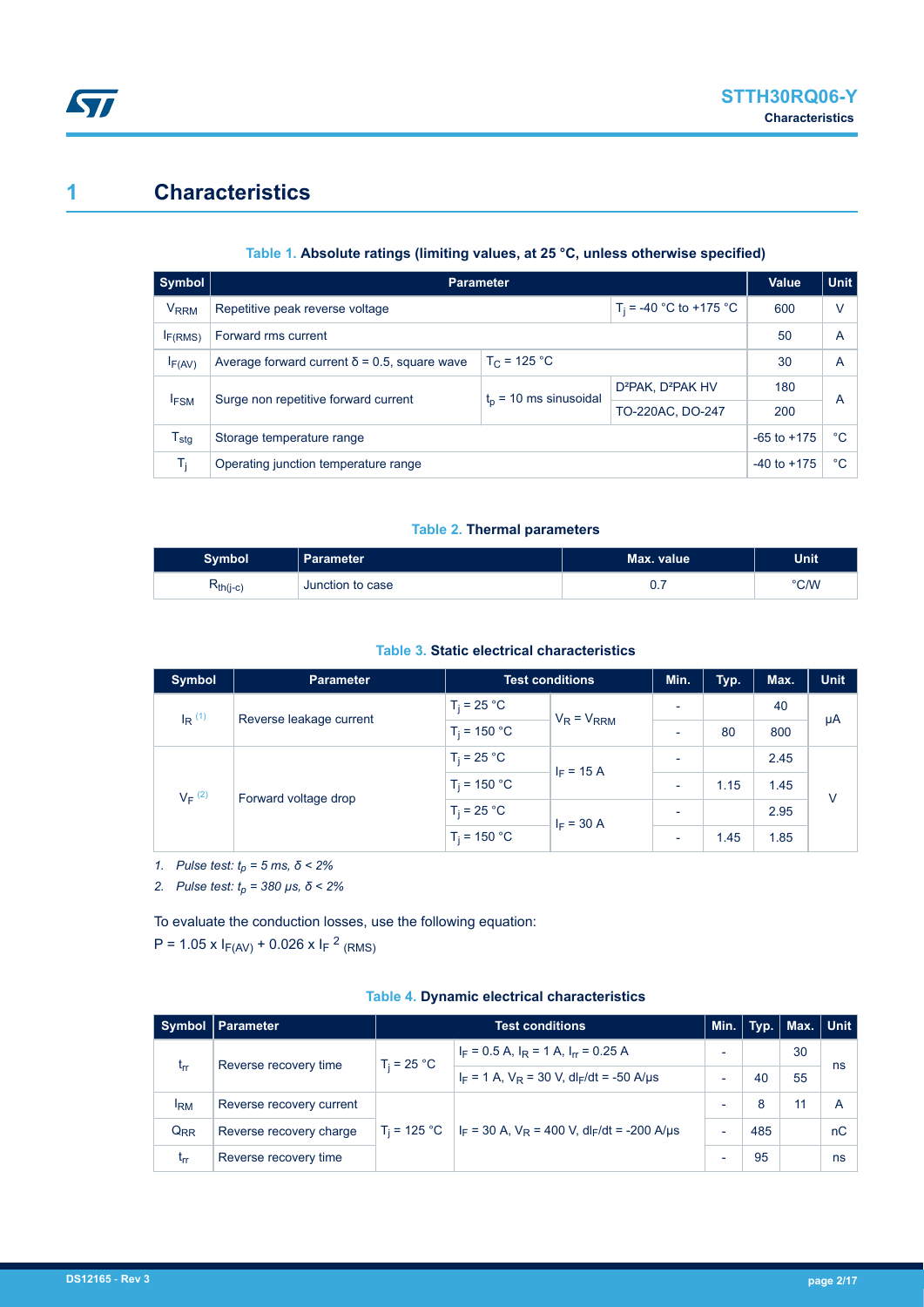

For more information, please refer to the following application notes related to the power losses:

- AN604: Calculation of conduction losses in a power rectifier
- AN4021: Calculation of reverse losses in a power diode

## **1.1 Characteristics (curves)**



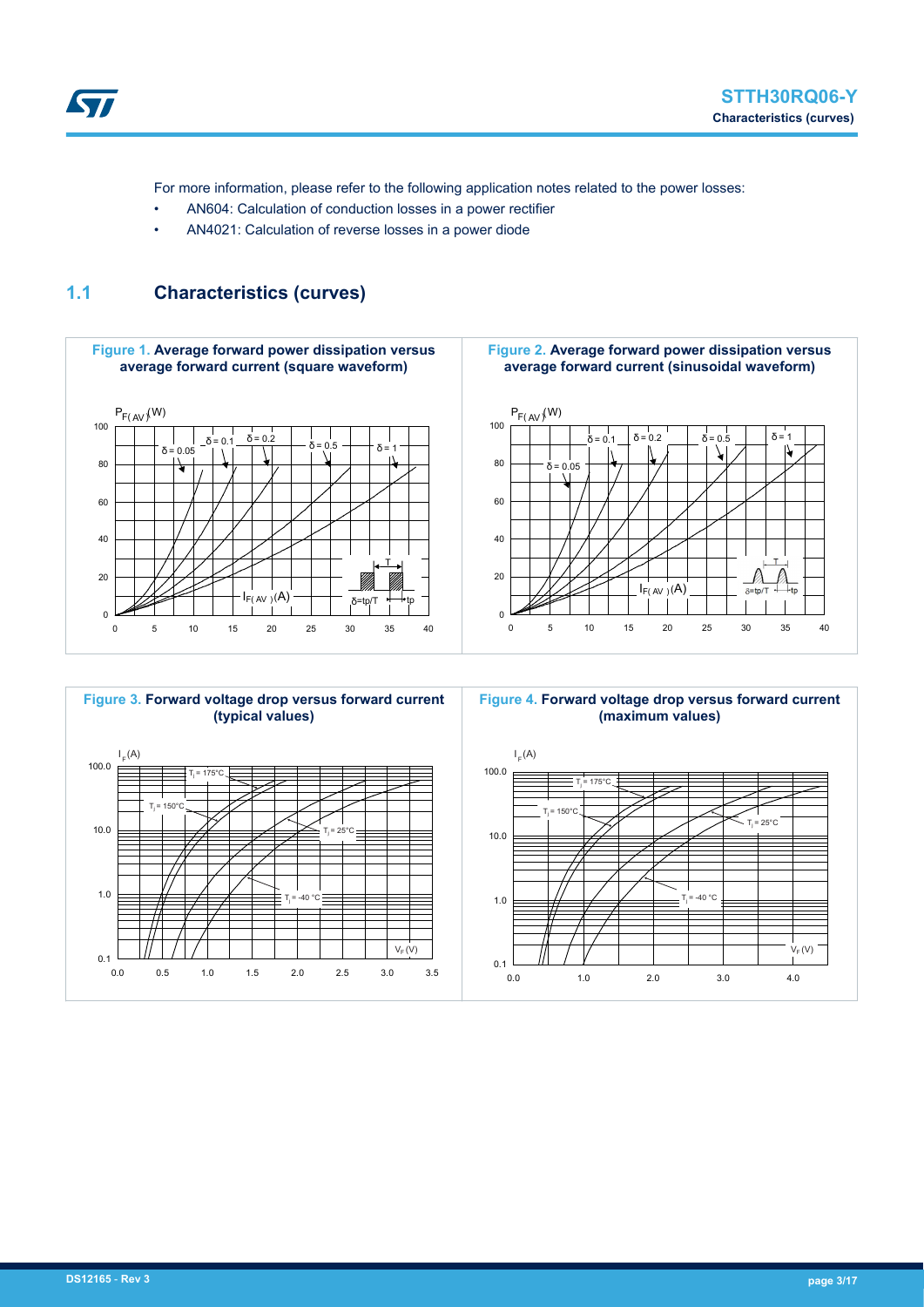



**Figure 7. Reverse recovery time versus dIF/dt (typical values)**



**Figure 8. Reverse recovery charges versus dIF/dt (typical values)**







**Figure 10. Relative variations of dynamic parameters versus junction temperature**

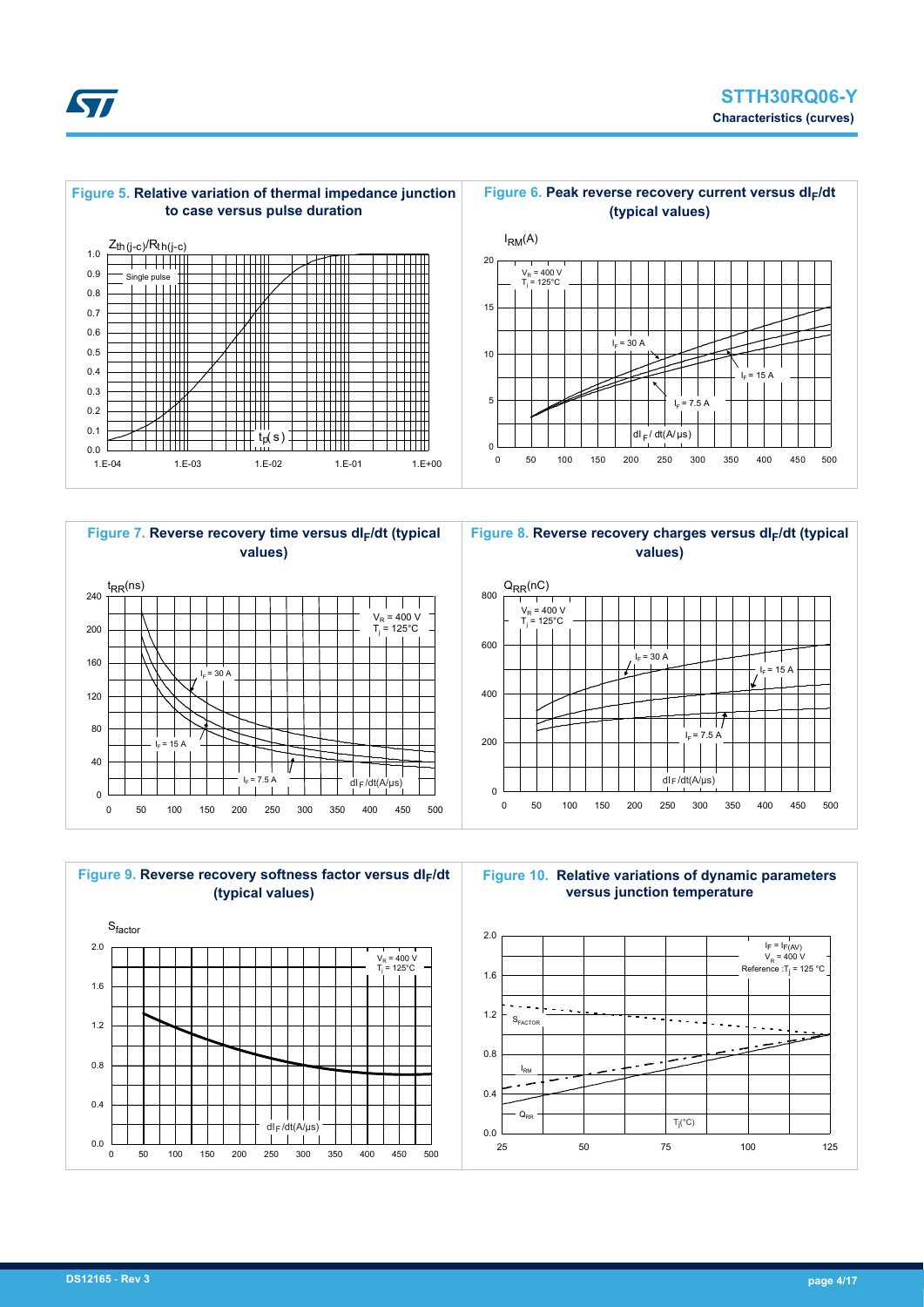



**Figure 12. Thermal resistance junction to ambient versus copper surface under tab (typical values, epoxy printed** board FR4, e<sub>Cu</sub> = 35 µm)(D<sup>2</sup>PAK and D<sup>2</sup>PAK HV)





 $\overline{\phantom{a}}$ 







3.0

3.5

4.0

**Kyr**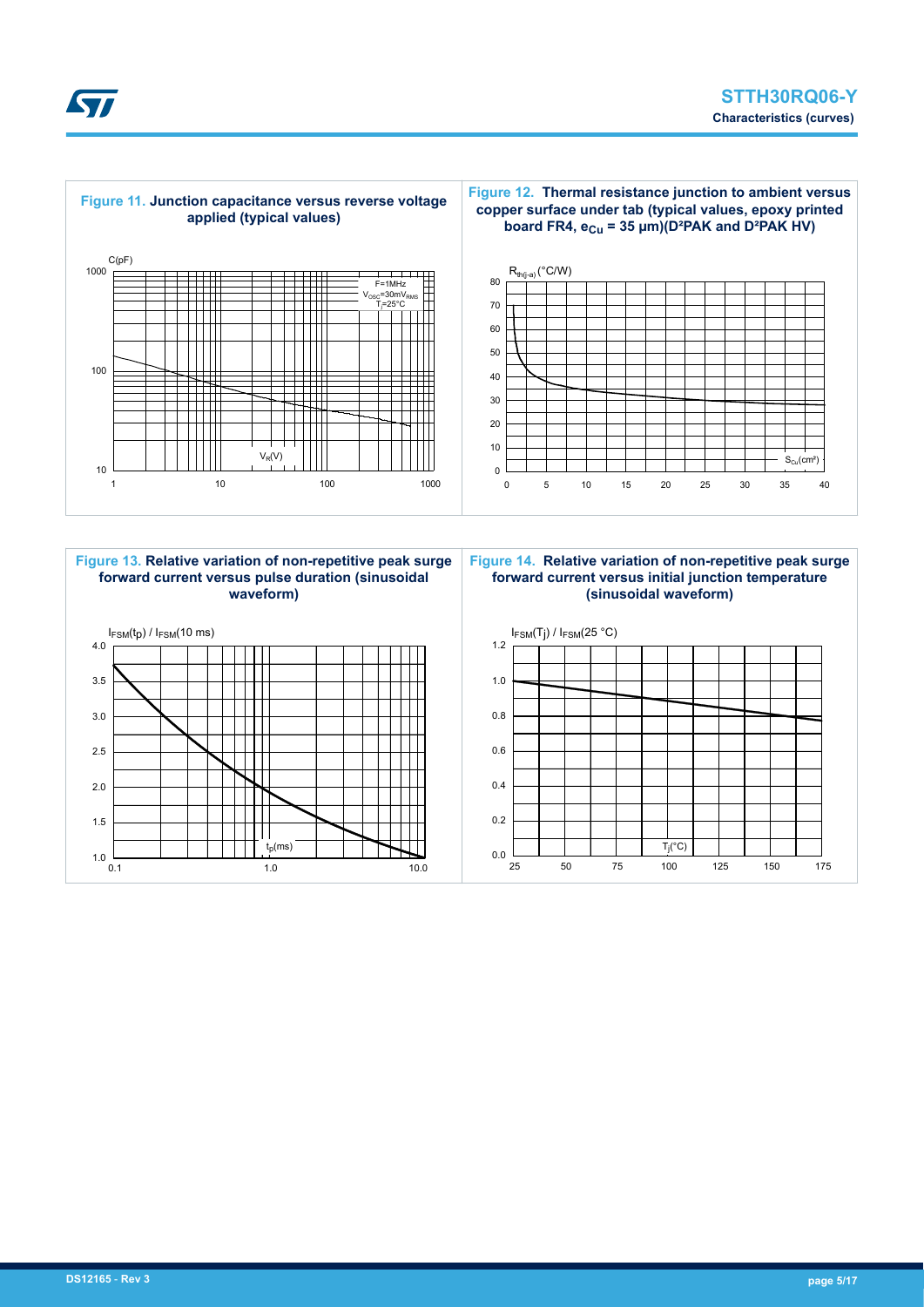# **2 Package information**

In order to meet environmental requirements, ST offers these devices in different grades of [ECOPACK](https://www.st.com/ecopack)® packages, depending on their level of environmental compliance. ECOPACK<sup>®</sup> specifications, grade definitions and product status are available at: [www.st.com.](http://www.st.com) ECOPACK® is an ST trademark.

## **2.1 DO-247 package information**

- Epoxy meets UL94, V0
- Cooling method: by conduction (C)
- Recommended torque value: 0.8 N·m (DO-247)
- Maximum torque value: 1.0 N·m (DO-247)

#### **Figure 15. DO-247 package outline**

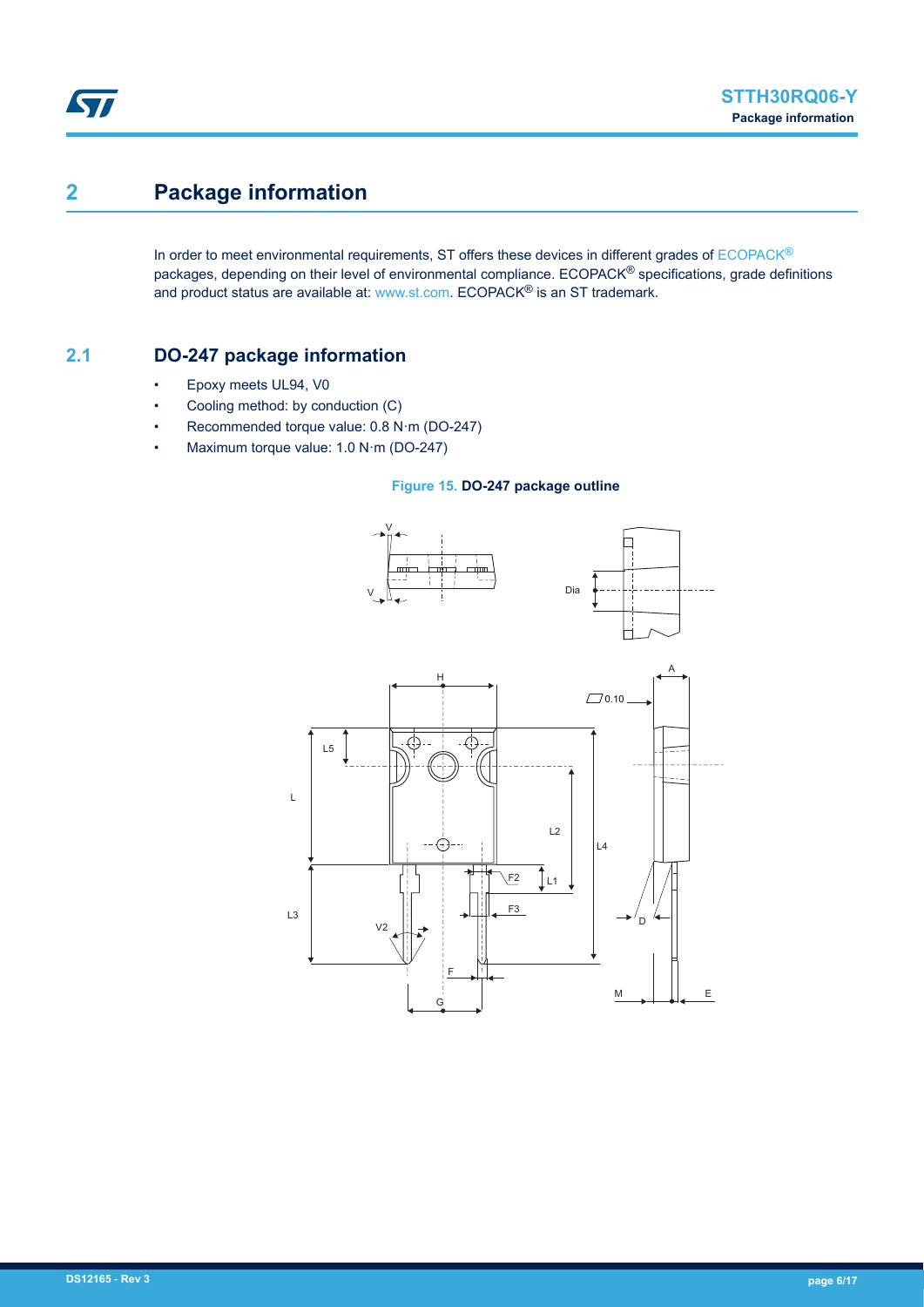|                | <b>Dimensions</b> |                    |            |               |  |
|----------------|-------------------|--------------------|------------|---------------|--|
| Ref.           |                   | <b>Millimeters</b> |            | <b>Inches</b> |  |
|                | Min.              | Max.               | Min.       | Max.          |  |
| A              | 4.85              | 5.15               | 0.191      | 0.203         |  |
| D              | 2.20              | 2.60               | 0.086      | 0.102         |  |
| E              | 0.40              | 0.80               | 0.015      | 0.031         |  |
| F              | 1.00              | 1.40               | 0.039      | 0.055         |  |
| F2             | 2.00 typ.         |                    | 0.078 typ. |               |  |
| F <sub>3</sub> | 2.00              | 2.40               | 0.078      | 0.094         |  |
| G              | 10.90 typ.        |                    | 0.429 typ. |               |  |
| H              | 15.45             | 15.75              | 0.608      | 0.620         |  |
| L              | 19.85             | 20.15              | 0.781      | 0.793         |  |
| L1             | 3.70              | 4.30               | 0.145      | 0.169         |  |
| L2             | 18.50 typ.        |                    | 0.728 typ. |               |  |
| L <sub>3</sub> | 14.20             | 14.80              | 0.559      | 0.582         |  |
| L4             | 34.60 typ.        |                    |            | 1.362 typ.    |  |
| L <sub>5</sub> |                   | 5.50 typ.          | 0.216 typ. |               |  |
| M              | 2.00              | 3.00               | 0.078      | 0.118         |  |
| $\vee$         | $5^\circ$         |                    |            | $5^{\circ}$   |  |
| V <sub>2</sub> |                   | $60^\circ$         |            | $60^\circ$    |  |
| Dia.           | 3.55              | 3.65               | 0.139      | 0.143         |  |

### **Table 5. DO-247 package mechanical data**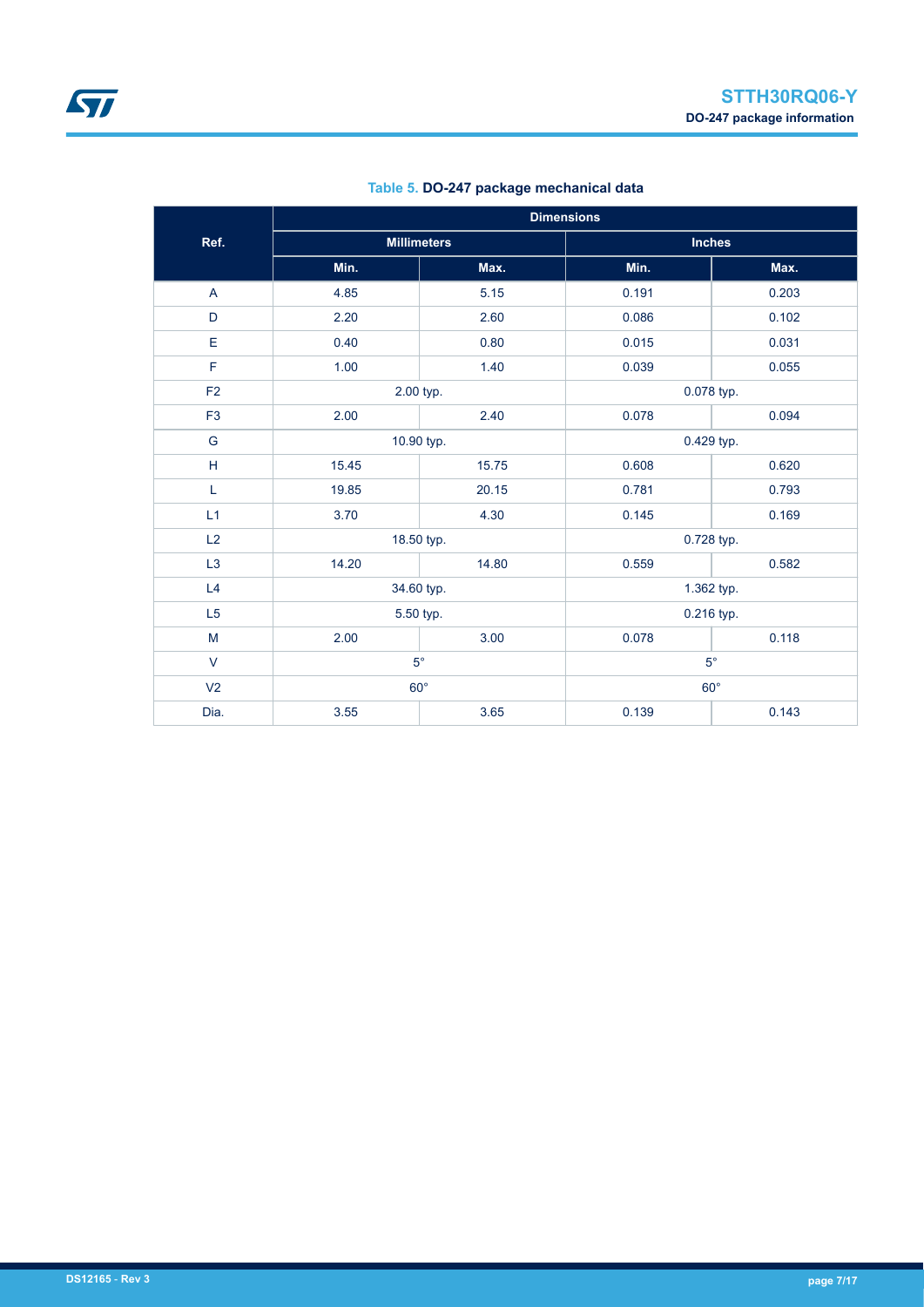## **2.2 D²PAK package information**

ST

- Epoxy meets UL94, V0.
- Cooling method: by conduction (C)



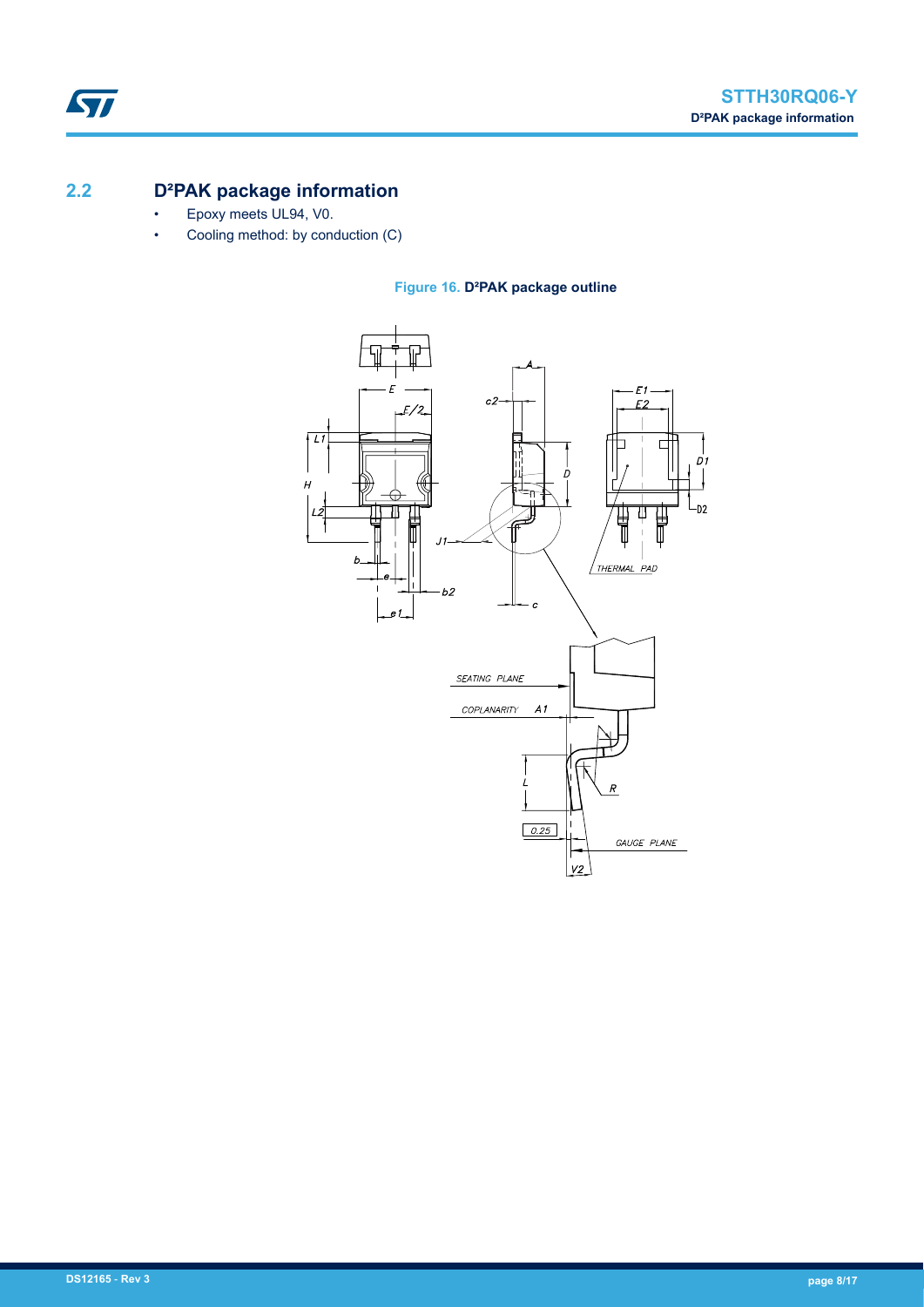|                                                             | <b>Dimensions</b> |                    |             |             |                             |             |  |
|-------------------------------------------------------------|-------------------|--------------------|-------------|-------------|-----------------------------|-------------|--|
| Ref.                                                        |                   | <b>Millimeters</b> |             |             | Inches (for reference only) |             |  |
|                                                             | Min.              | Typ.               | Max.        | Min.        | Typ.                        | Max.        |  |
| A                                                           | 4.40              |                    | 4.60        | 0.173       |                             | 0.181       |  |
| A1                                                          | 0.03              |                    | 0.23        | 0.001       |                             | 0.009       |  |
| $\mathsf b$                                                 | 0.70              |                    | 0.93        | 0.028       |                             | 0.037       |  |
| b2                                                          | 1.14              |                    | 1.70        | 0.045       |                             | 0.067       |  |
| $\mathbf c$                                                 | 0.45              |                    | 0.60        | 0.018       |                             | 0.024       |  |
| c2                                                          | 1.23              |                    | 1.36        | 0.048       |                             | 0.053       |  |
| D                                                           | 8.95              |                    | 9.35        | 0.352       |                             | 0.368       |  |
| D <sub>1</sub>                                              | 7.50              | 7.75               | 8.00        | 0.295       | 0.305                       | 0.315       |  |
| D <sub>2</sub>                                              | 1.10              | 1.30               | 1.50        | 0.043       | 0.051                       | 0.060       |  |
| E                                                           | 10.00             |                    | 10.40       | 0.394       |                             | 0.409       |  |
| E <sub>1</sub>                                              | 8.30              | 8.50               | 8.70        | 0.335       | 0.343                       | 0.346       |  |
| E <sub>2</sub>                                              | 6.85              | 7.05               | 7.25        | 0.266       | 0.278                       | 0.282       |  |
| $\mathbf{e}$                                                |                   | 2.54               |             |             | 0.100                       |             |  |
| e <sub>1</sub>                                              | 4.88              |                    | 5.28        | 0.190       |                             | 0.205       |  |
| $\mathsf{H}% _{\mathbb{R}}^{1}\left( \mathbb{R}^{2}\right)$ | 15.00             |                    | 15.85       | 0.591       |                             | 0.624       |  |
| J1                                                          | 2.49              |                    | 2.69        | 0.097       |                             | 0.106       |  |
| L                                                           | 2.29              |                    | 2.79        | 0.090       |                             | 0.110       |  |
| L1                                                          | 1.27              |                    | 1.40        | 0.049       |                             | 0.055       |  |
| L2                                                          | 1.30              |                    | 1.75        | 0.050       |                             | 0.069       |  |
| $\sf R$                                                     |                   | 0.40               |             |             | 0.015                       |             |  |
| V <sub>2</sub>                                              | $0^{\circ}$       |                    | $8^{\circ}$ | $0^{\circ}$ |                             | $8^{\circ}$ |  |

### **Table 6. D²PAK package mechanical data**

### **Figure 17. D²PAK recommended footprint (dimensions are in mm)**

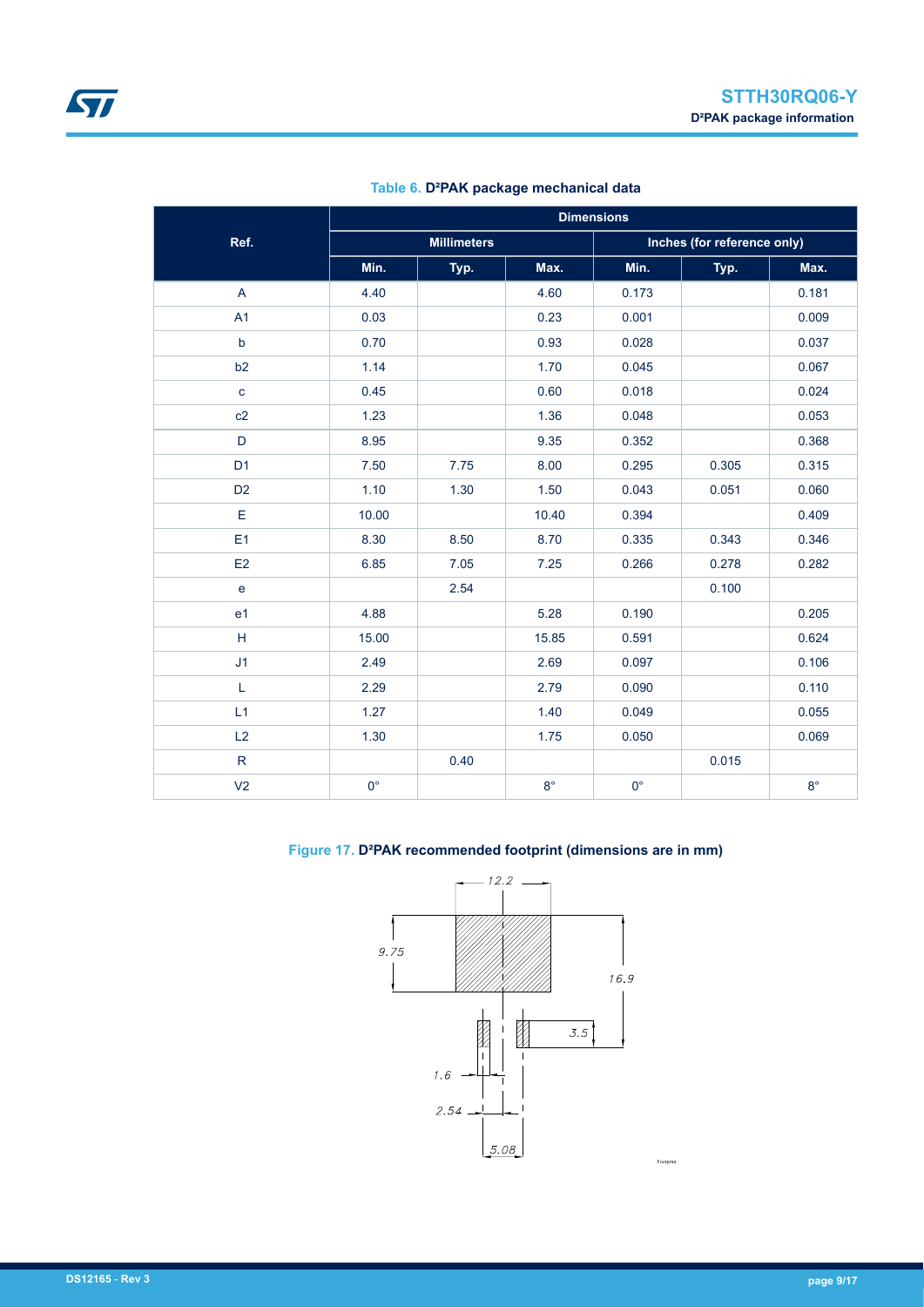• Epoxy meets UL 94,V0

ST

- Cooling method: by conduction (C)
- Recommended torque value: 0.55 N·m
- Maximum torque value: 0.70 N·m



**Figure 18. TO-220AC package outline**

(1) : Max resin gate protusion 0.5 mm

(2) : Resin gate position is accepted in each of the two positions shown on the drawings or their symmetrical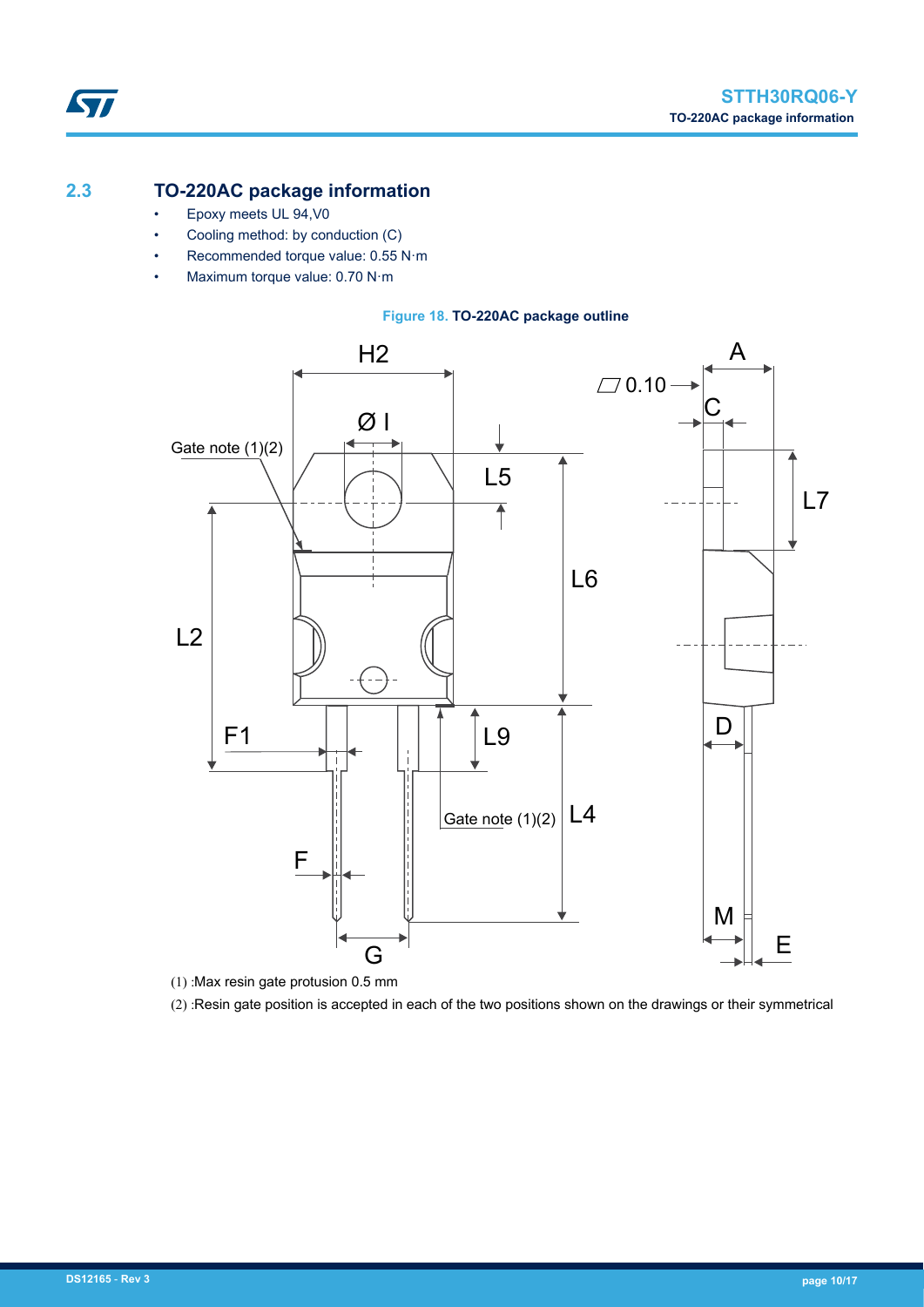|                | <b>Dimensions</b> |                          |                             |       |  |  |
|----------------|-------------------|--------------------------|-----------------------------|-------|--|--|
| Ref.           |                   | <b>Millimeters</b>       | Inches (for reference only) |       |  |  |
|                | Min.              | Max.                     | Min.                        | Max.  |  |  |
| A              | 4.40              | 4.60                     | 0.173                       | 0.181 |  |  |
| $\mathbf C$    | 1.23              | 1.32                     | 0.048                       | 0.051 |  |  |
| D              | 2.40              | 2.72                     | 0.094                       | 0.107 |  |  |
| E              | 0.49              | 0.70                     | 0.019                       | 0.027 |  |  |
| F              | 0.61              | 0.88                     | 0.024                       | 0.034 |  |  |
| F1             | 1.14              | 1.70                     | 0.044                       | 0.066 |  |  |
| G              | 4.95              | 5.15                     | 0.194                       | 0.202 |  |  |
| H2             | 10.00             | 10.40                    | 0.393                       | 0.409 |  |  |
| L2             |                   | 16.40 typ.<br>0.645 typ. |                             |       |  |  |
| L4             | 13.00             | 14.00                    | 0.511                       | 0.551 |  |  |
| L5             | 2.65              | 2.95                     | 0.104                       | 0.116 |  |  |
| L6             | 15.25             | 15.75                    | 0.600                       | 0.620 |  |  |
| L7             | 6.20              | 6.60                     | 0.244                       | 0.259 |  |  |
| L <sub>9</sub> | 3.50              | 3.93                     | 0.137                       | 0.154 |  |  |
| M              |                   | 2.60 typ.                | 0.102 typ.                  |       |  |  |
| Diam           | 3.75              | 3.85                     | 0.147                       | 0.151 |  |  |

### **Table 7. TO-220AC package mechanical data**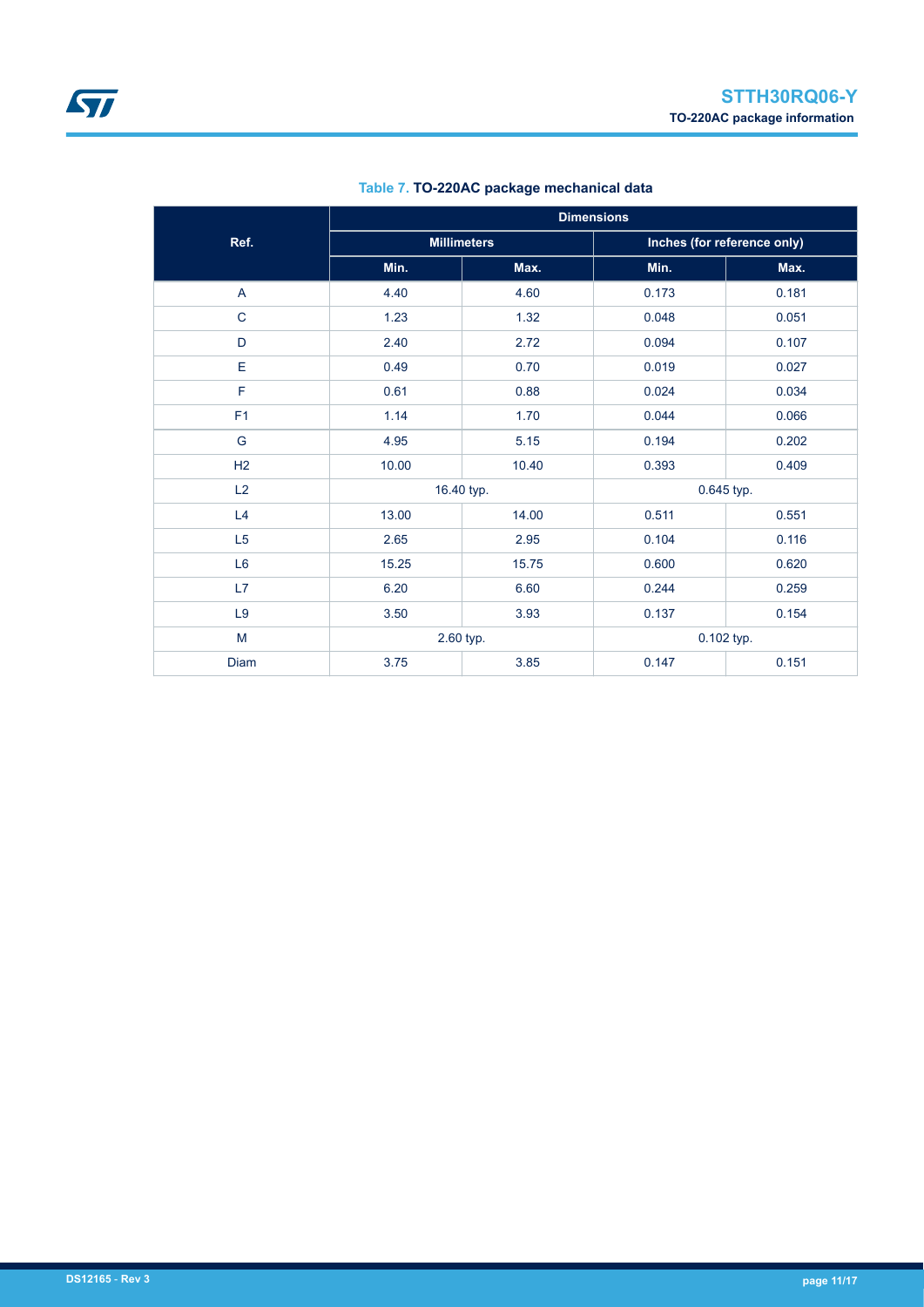## **2.4 D²PAK HV package information**

### **Figure 19. D²PAK high voltage package outline**





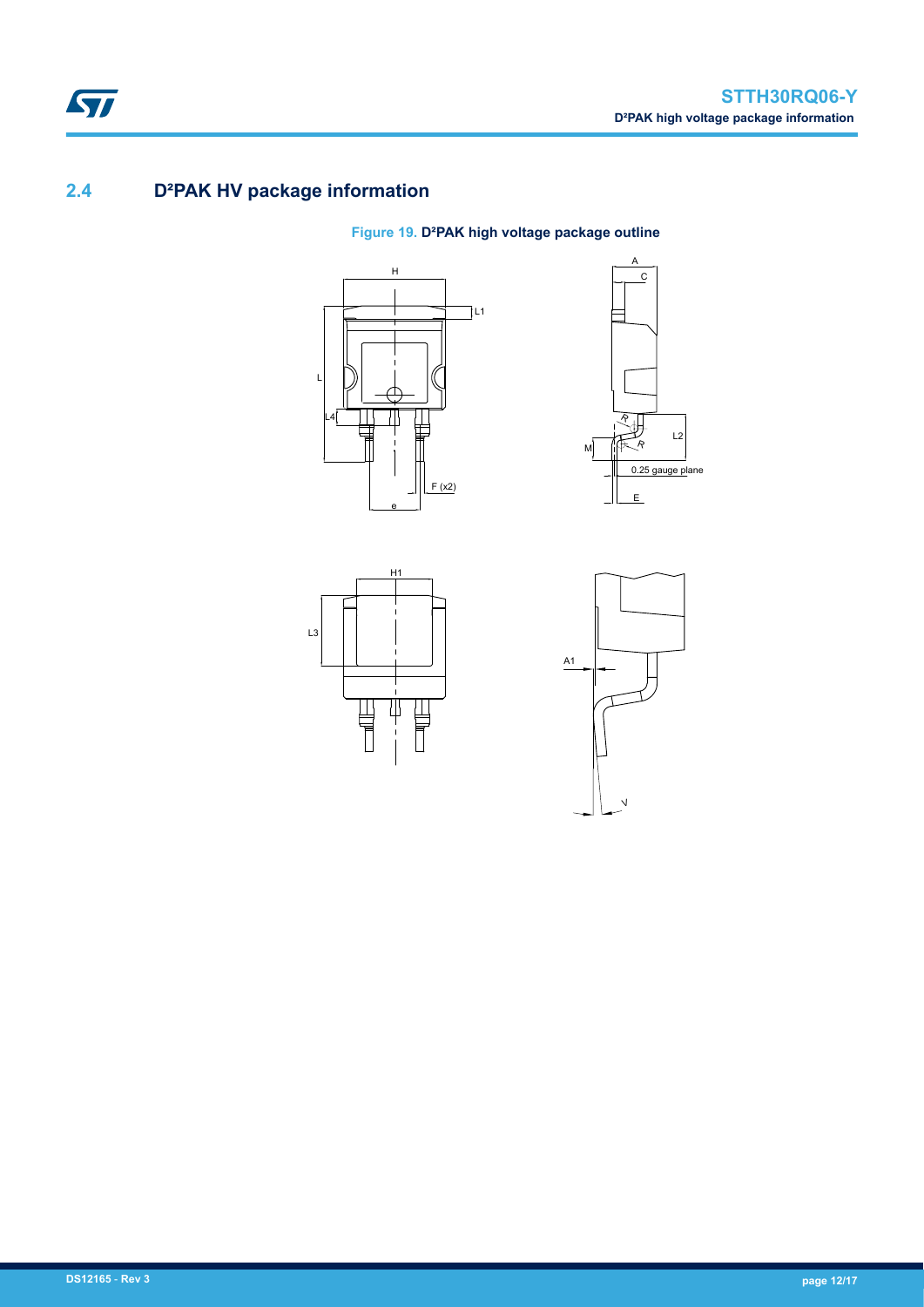| Ref.        |             | <b>Dimensions</b> |             |
|-------------|-------------|-------------------|-------------|
|             | Min.        | Typ.              | Max.        |
| A           | 4.30        |                   | 4.70        |
| A1          | 0.03        |                   | 0.20        |
| $\mathbf C$ | 1.17        |                   | 1.37        |
| $\mathbf e$ | 4.98        |                   | 5.18        |
| $\mathsf E$ | 0.50        |                   | 0.90        |
| $\mathsf F$ | 0.78        |                   | 0.85        |
| $\sf H$     | 10.00       |                   | 10.40       |
| H1          | 7.40        |                   | 7.80        |
| L           | 15.30       |                   | 15.80       |
| L1          | 1.27        |                   | 1.40        |
| L2          | 4.93        |                   | 5.23        |
| L3          | 6.85        |                   | $7.25$      |
| L4          | $1.5\,$     |                   | 1.7         |
| ${\sf M}$   | 2.6         |                   | 2.9         |
| ${\sf R}$   | 0.20        |                   | 0.60        |
| $\vee$      | $0^{\circ}$ |                   | $8^{\circ}$ |

### **Table 8. D²PAK high voltage package mechanical data**

### **Figure 20. D²PAK High Voltage footprint in mm**

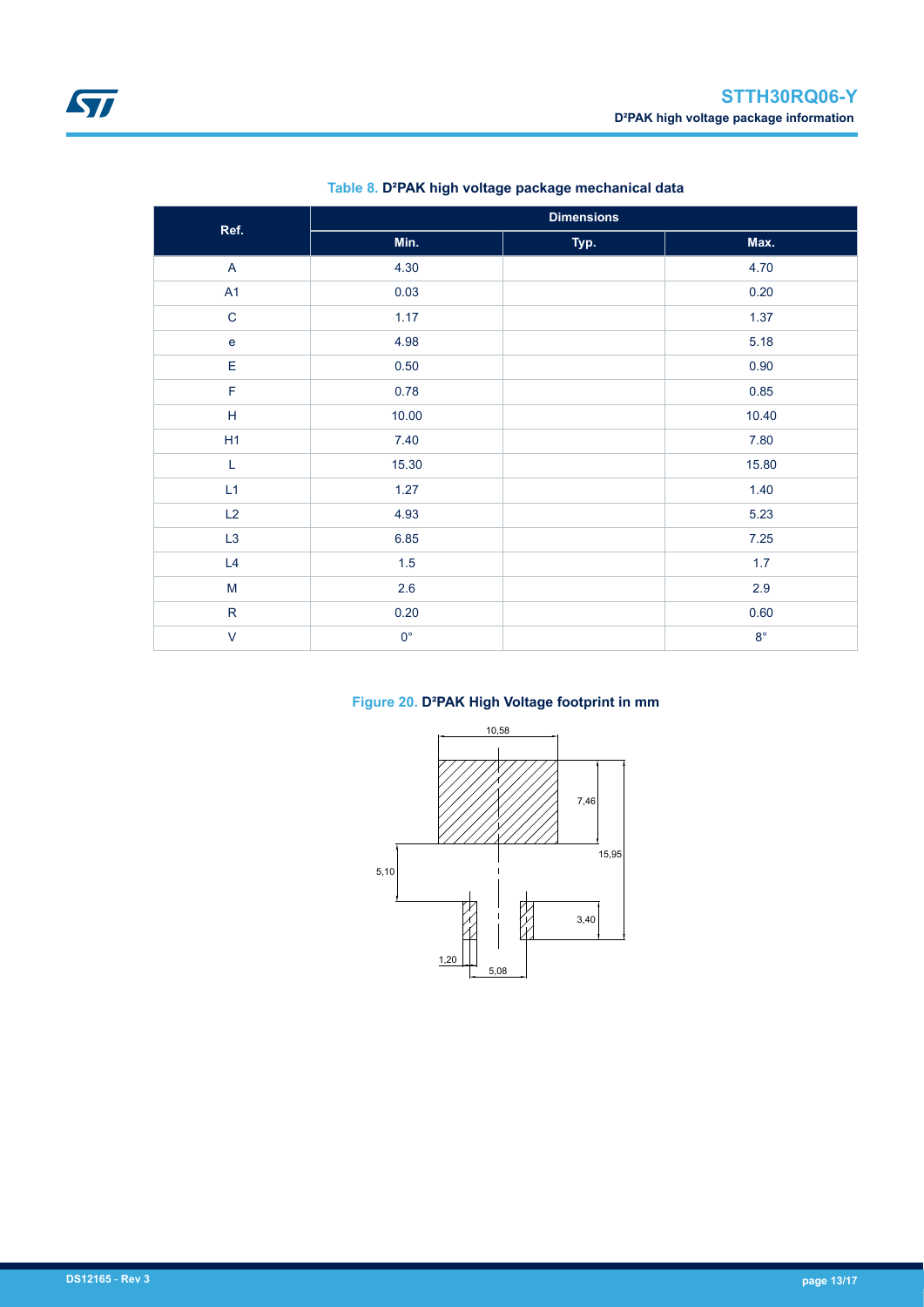### <span id="page-13-0"></span>**2.4.1 Creepage distance between anode and cathode**

#### **Table 9. Creepage distance between anode and cathode**

| Symbol   | <b>Parameter</b>                                                 |                       |      | <b>Unit</b> |
|----------|------------------------------------------------------------------|-----------------------|------|-------------|
| $CdA-K1$ | Minimum creepage distance between A and K1 (with top coating)    | D <sup>2</sup> PAK HV | 5.38 |             |
| $CdA-K2$ | Minimum creepage distance between A and K2 (without top coating) |                       | 3.48 | mm          |

*Note: D²PAK HV creepage distance (anode to cathode) = 5.38 mm min. (refer to IEC 60664-1)*

#### **Figure 21. Creepage with top coating**

Creepage



Minimum distance between  $A & K1 = 5.38$  mm (with top coating)

#### **Figure 22. Creepage without top coating**

Creepage



Minimum distance between A &  $K2 = 3.48$  mm (without top coating)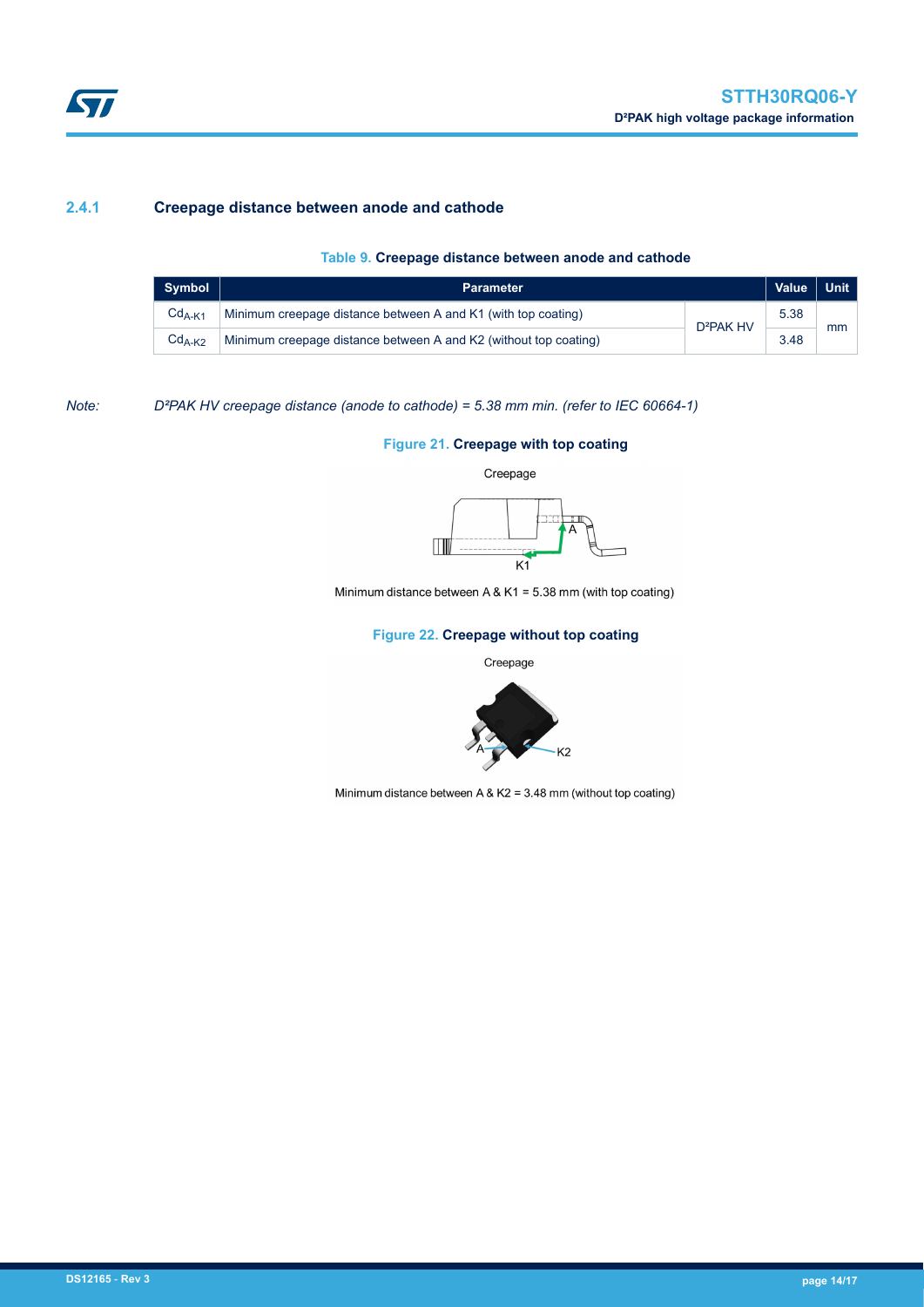# **3 Ordering information**

| Order code       | <b>Marking</b>     | Package               | Weight            | Base qty. | Delivery mode |
|------------------|--------------------|-----------------------|-------------------|-----------|---------------|
| STTH30RQ06GY-TR  | STTH30RQ06GY       | D <sup>2</sup> PAK    | 1.48 q            | 1000      | Tape and reel |
| STTH30RQ06DY     | STTH30RQ06DY       | <b>TO-220AC</b>       | 1.86 q            | 50        | Tube          |
| STTH30RQ06WY     | STTH30RQ06WY       | DO-247                | 4.40 $q$          | 30        | Tube          |
| STTH30RQ06G2Y-TR | <b>TH30RQ06G2Y</b> | D <sup>2</sup> PAK HV | 1.48 <sub>q</sub> | 1000      | Tape and reel |

### **Table 10. Ordering information**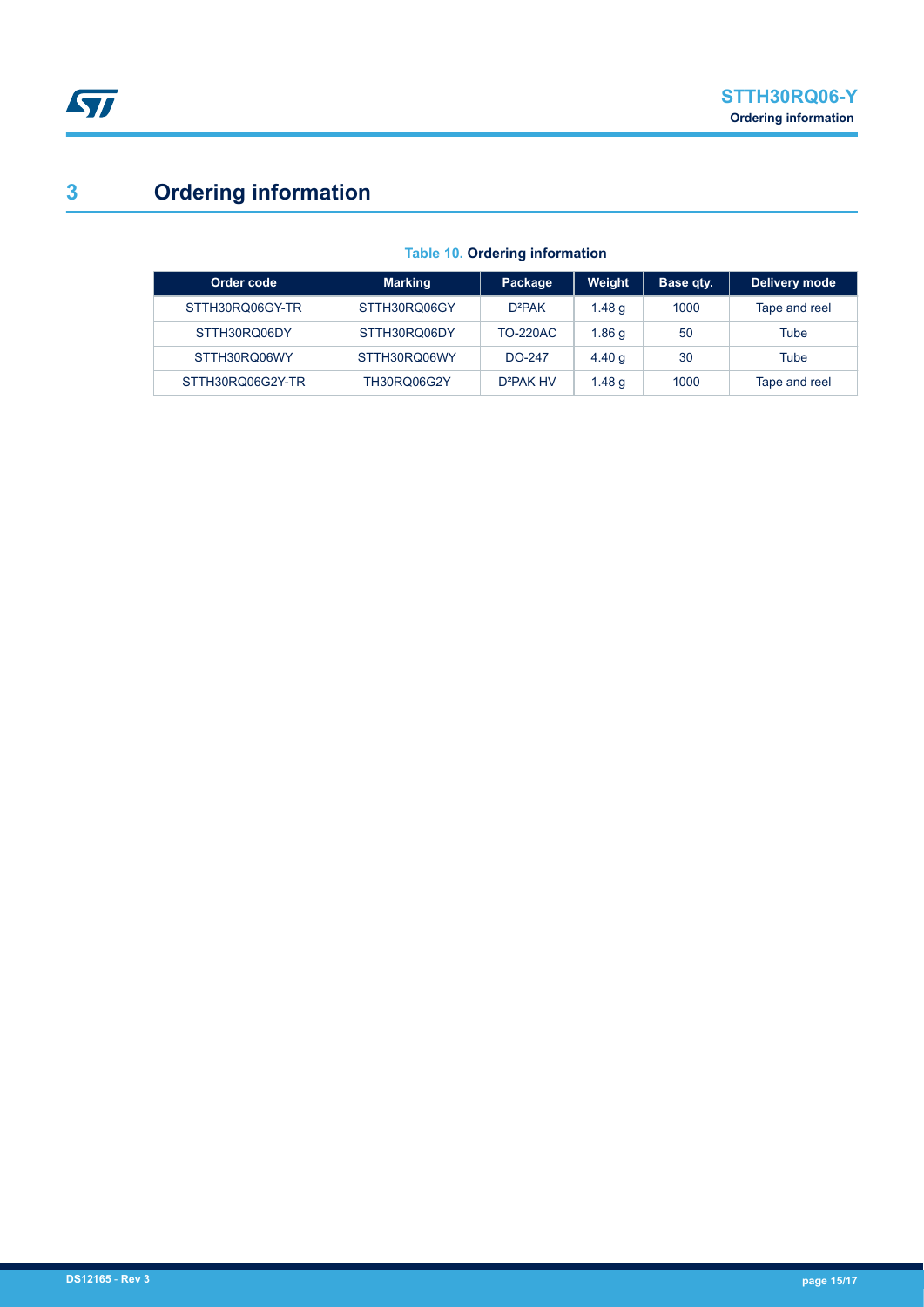# **Revision history**

|  | <b>Table 11. Document revision history</b> |  |  |
|--|--------------------------------------------|--|--|
|--|--------------------------------------------|--|--|

| <b>Date</b> | <b>Revision</b> | <b>Changes</b>                                                                                                                 |
|-------------|-----------------|--------------------------------------------------------------------------------------------------------------------------------|
| 12-Jun-2017 |                 | Initial release.                                                                                                               |
| 09-Oct-2018 | 2               | Added D <sup>2</sup> PAK HV package.                                                                                           |
| 20-Nov-2018 | 3               | Updated Features and Table 9. Creepage distance between anode and<br>cathode.<br>added Figure 22. Creepage without top coating |